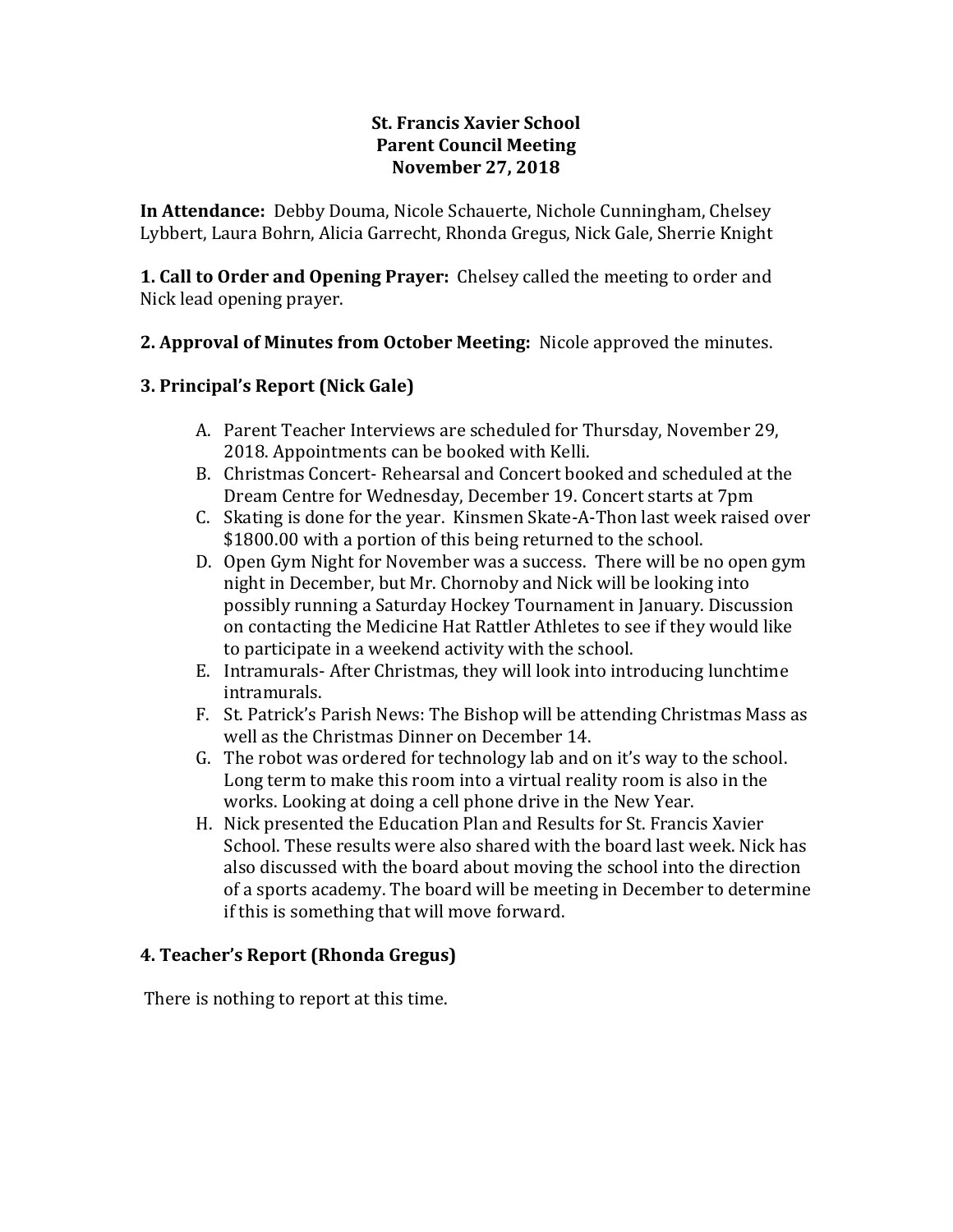# **5. Chair's Report (Chelsey Lybbert)**

Papa John's Pizza Night brought in \$152.59. We have another pizza night scheduled for Thursday, January 31, 2019. Booster Juice orders for November brought in 40 orders. A parent contact list is also being compiled.

# **6. Treasurer's Report (Nicole Schauerte)**

Budget was reviewed and deposits that were made. Coop Gift Card Fundraiser and Christmas Plant Fundraiser are under way. We have 1 Big Box of Cards and 4 poinsettia plants for sale if anyone wants to purchase.

### **7. Topics for Discussion**

- **A) Parent/Teacher Interview Night-** We will have a table set up on Thursday, November 29, 2018. We will have an email sign up sheet, petition form from PACE, as well as give information on Big Box of Cards and Poinsettias for sale. Chelsey, Nicole, and Alicia will be volunteering.
- **B) Christmas Dinner-** All donations and volunteers are accounted for Christmas Dinner.
- **C) Christmas Market-** Letter was sent out to parents for donations. Chelsey will touch base with Mr. Chornoby on details of market. Looking into having students from McCoy attend to help the day of the market with wrapping. We will look into wrapping supplies that we have at the school. May need donations of tissue paper and gift bags.
- **D) Poinsettia Fundraiser-** 105 plants were sold. Pick up is scheduled for Tuesday, December 4 from 3:10pm-5: 15pm.
- **E) Movie Night-** Scheduled movie night for Thursday, January 24. There will be no admission for the movie. Popcorn and candy bags will be sold from the concession. Incredibles 2 will be playing. Discussion on buying the movie and having raffle at the end of the night for the winner to take the copy of the movie home.
- **F) Valentine's Dance-** Scheduled date of Friday, February 8, 2019. Discussion on having no DJ and playing our own music through the stereo system. Nicole will look into renting a photo booth. Discussion on selling concession items, glow sticks, and raffle tickets for baskets were held.
- **G) Yearbook-** Yearbook is completed with the final proof being sent away today. After Christmas, Debby will touch base with Lifetouch in regards to their Yearbook program for this current year.
- **H) Parent Association Meeting-** Chelsey attended October and November meetings. PACE has a petition that they are wanting parents to sign if they want Catholic Schools to stay private and funded by the government. We will have this petition at the Parent Teacher Interview Night if parents are interested in signing.
- **I) Fundraising Ideas:** Laura will contact Painter Girl and book tentative date for a Paint Night in the spring. Sherrie brought forward a fundraising